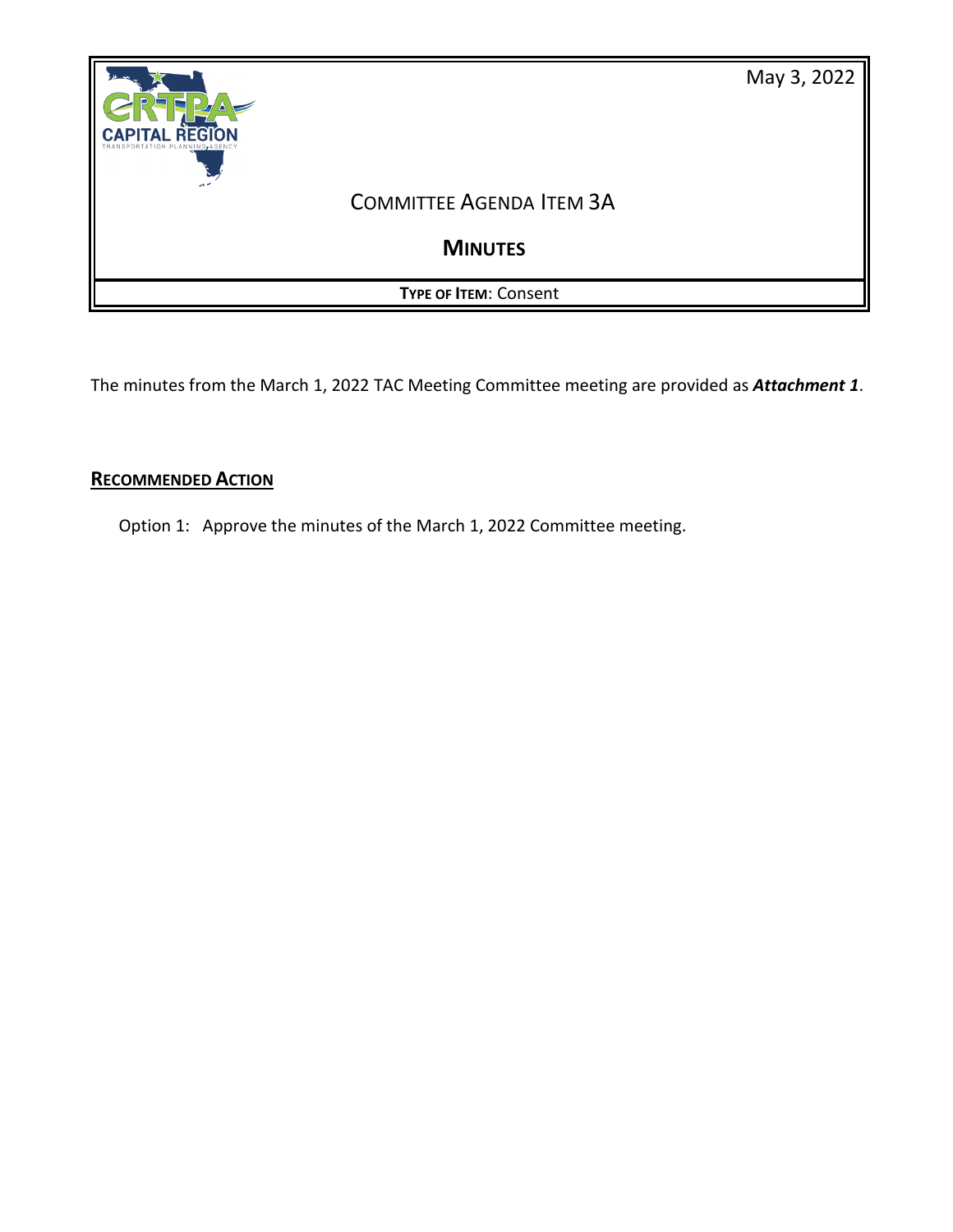

# **TECHNICAL ADVISORY COMMITTEE (TAC)**

# MEETING OF TUESDAY, MARCH 1, 2022 (9:00 AM - 11:00 AM)

# **RENAISSANCE BUILDING**

2<sup>ND</sup> FLOOR CONFERENCE ROOM 435 N MACOMB STREET TALLAHASSEE, FL. 3230

# **Meeting Minutes**

**Members Present:** Allen Secreast City of Tallahassee Traffic Management; Molly Levesque, City of Tallahassee City Engineer; Charles Wu, Leon County Public Works, Transportation; Justin Stiel, Gadsden County Planning & Community Development; Artie White; Department of PLACE; Pat Maurer, Apalachee Regional Planning Council; Kwentin Eastberg, Apalachee Regional Planning Council; Mike Alfano; Blueprint IA; Justin Baldwin, Office of Greenways & Trails

**Staff Present:** Greg Slay, CRTPA Executive Director; Jack Kostrzewa, CRTPA; Greg Burke, CRTPA; Suzanne Lex, CRTPA; Yulonda Mitchell, CRTPA

# **1. AGENDA MODIFICATIONS**

# **2. PUBLIC COMMENT ON ITEMS NOT APPEARING ON THE AGENDA**

**3. CONSENT AGENDA**

# **A. Minutes of the January 4, 2022 & February 1, 2022 TAC Meetings**

**Committee Action: Mr. White made a motion to approve the Minutes of the January 4, 2022 & February 1, 2022 TAC Meetings. Mr. Alfano seconded the motion. The motion was unanimously passed.** 

# **4. CONSENT ITEMS PULLED FOR DISCUSSION**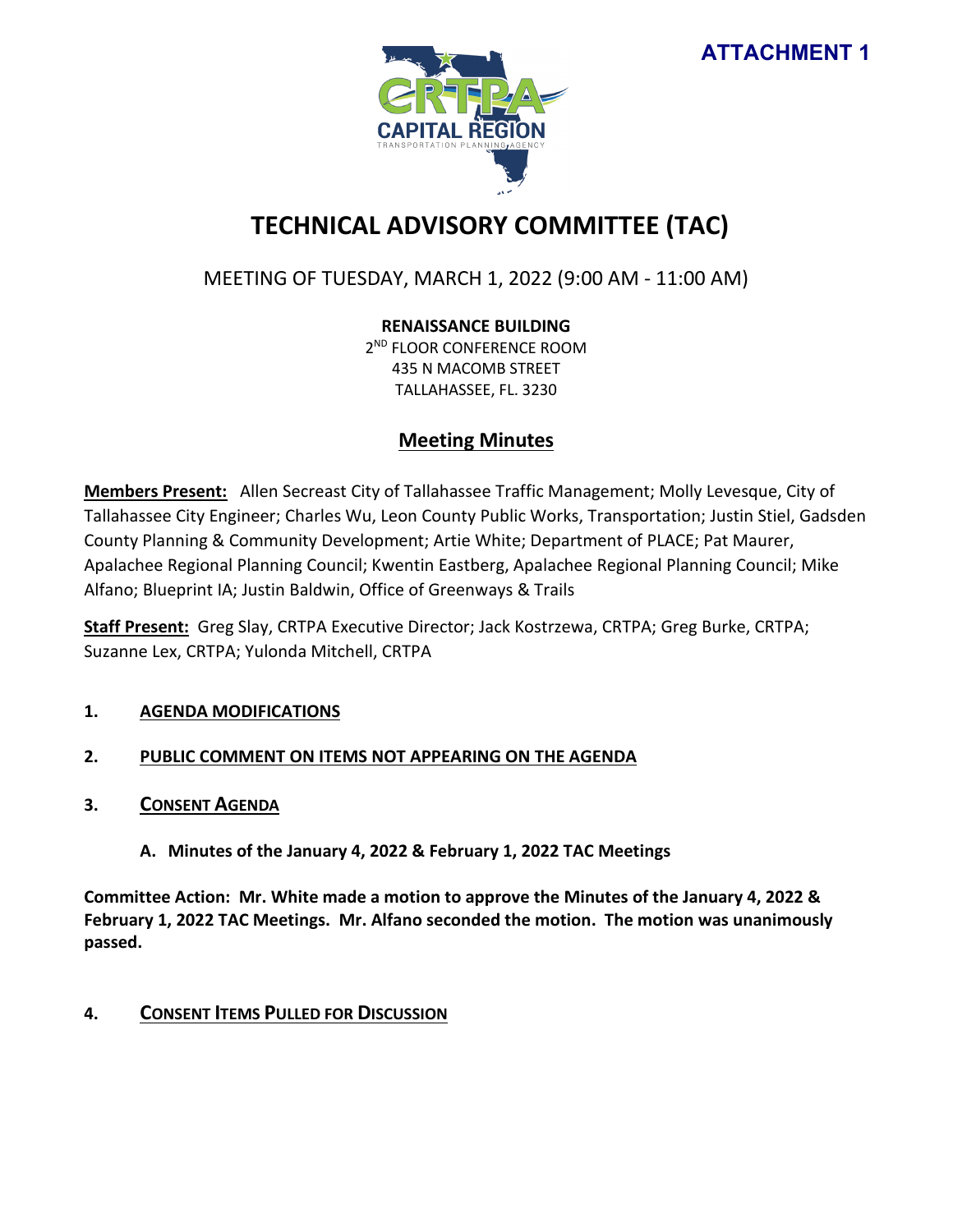### **5. PRESENTATION/DISCUSSION/ACTION**

#### **A. Stadium Drive at Lake Bradford Road Intersection**

Information related to the recent Stadium Drive at Lake Bradford Road Intersection Study will be provided by the project consultant.

RECOMMENDED ACTION: For Committee Information.

Mr. Kostrzewa introduced the Consultant Brian Powers, RSH, to present the information on the Stadium Drive at Lake Bradford Road Intersection Study.

Mr. Powers stated that the study area covers the area from Stone Valley Way/Gaines Street intersection on the east to Pensacola Street on the north and Hendry Street on the west and Eppes Drive/Lake Bradford Road on the south. He stated the presentation included a review of the study area, review of the conditions and alternatives, project comparison matrix and the next steps.

Mr. Powers stated the Project Goal was to identify roadway improvement alternatives for the Stadium/Lake Bradford and adjacent intersections to improve safety for pedestrians and vehicles. Mr. Powers outlined the project steps of identifying existing conditions regarding safety, congestion, bike/pedestrian movements and current land uses. Also discussed was the development of future conditions including assumed traffic volumes and alternatives.

Mr. Powers discussed the Pedestrian Data for Lake Bradford Road and Stadium Drive. He stated most of the travel was east/west directional traffic. He noted there was one pedestrian crash over the past 5-year period and a cyclist collision happened during the project. He provided additional information on crashes in the Lake Bradford Road and Stadium Drive area and existing traffic conditions.

Mr. Powers discussed the build alternatives for the study area. He discussed the following options:

#### • **Alternative 1 - No Build**

This option would make no changes to the intersection at Stadium Drive and Lake Bradford Road with the exception of potentially removing the Lake Bradford Road northbound right-hand slip lane and moving it to the intersection to improve the pedestrian island and reduce the conflicts with pedestrians and vehicles at the intersection.

#### • **Alternative 2A - Eppes Extension**

This option (2A) is one of two Eppes Extension alternatives and would create a southbound movement through the intersection at Jackson Bluff Road and Hendry Street including the potential business removal on the south side of the intersection.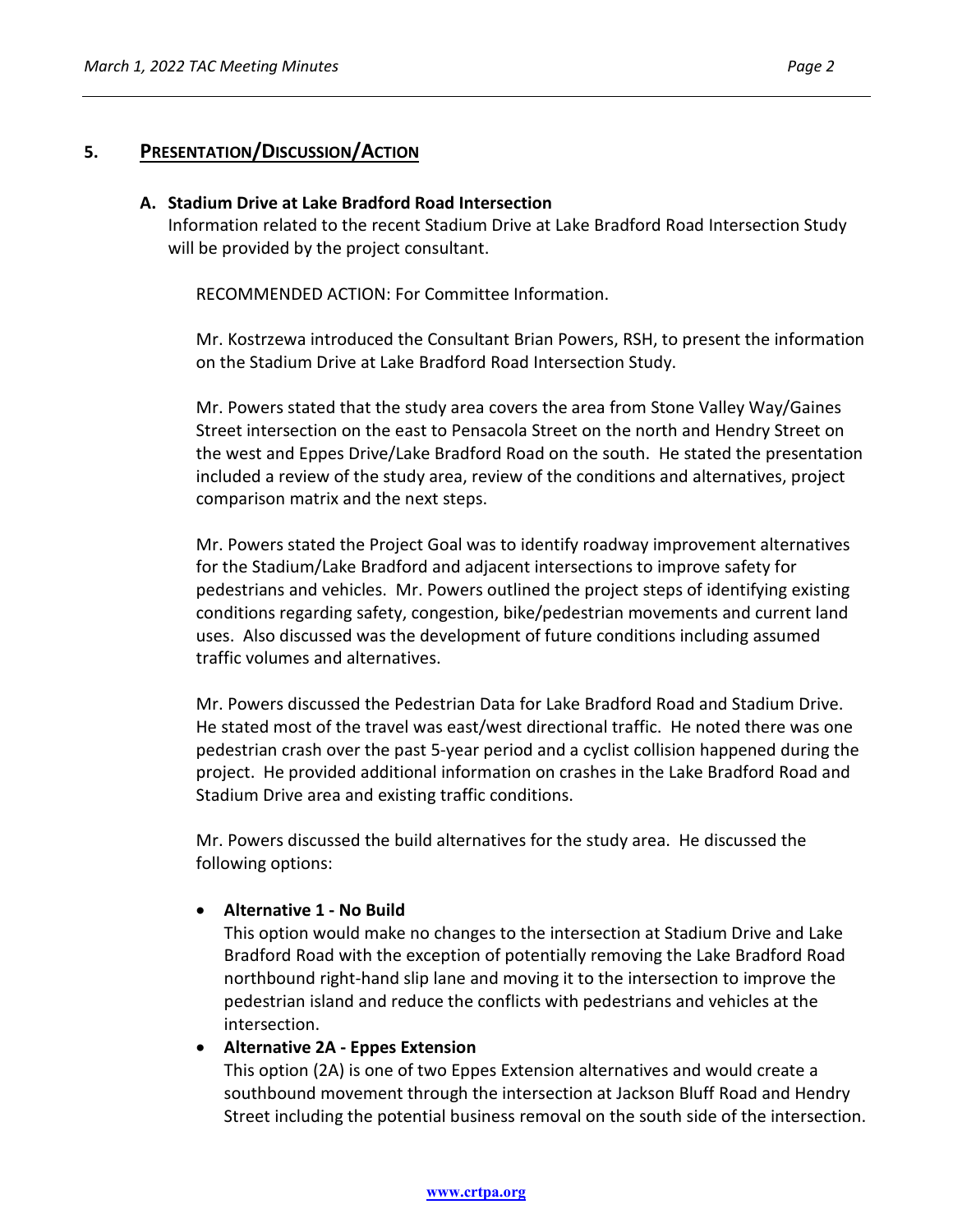This option (2B) is one of two Eppes Extension alternatives and would improve both the existing Hendry Street at Jackson Bluff Road intersection as well as the intersection of Eppes Drive and Jackson Bluff Road. This option would not require the removal of the business on the south side of the Hendry Street and Jackson Bluff Road intersection but rely on the existing system to be improved upon. This option would include improved crosswalks and an area for sidewalks/trails and would also require culverts be installed to accommodate the improvements to the intersection.

### • **Alternative 3 - Quadrant System**

This option removes northbound west movements and eastbound south movements at Stadium Drive and Lake Bradford Road. This option would make improvements to all the intersections and will reduce the crossing distance at Stadium Drive/Lake Bradford Road while including additional area for sidewalks.

### • **Alternative 4 - East-West Overpass**

Would provide an east-west overpass which would allow for the east/west traffic to move smoothly through the area and allow for all other movements to happen under the overpass. This would also have improved crossing area with updated crosswalks and pedestrian islands while reducing the pedestrian crossing distance in the intersection.

### • **Alternative 5 – Build-Out**

This alternative would include improved crosswalks to allow for improved safety to accommodate the increased lanes at the intersection Stadium Drive and Lake Bradford Road. Additionally, this option also would include a two-stage bike box for cyclists.

#### • **Alternative 6 – Roundabout**

This alternative would provide continuous flow of traffic but this option may dissuade cyclist and pedestrians due to the movements and potentially being unsafe. This option also includes multiple pedestrian islands to assist pedestrians with crossing safely.

#### • **Alternative 7 - Realignment**

Includes a curved northern section to reduce the complexity at the intersection at Stadium Drive and Lake Bradford Road as well as reducing the size of the intersection. Additionally, this option brings the stop bar up (headed east) and include a bike box for cyclist and multiple pedestrian islands to improve pedestrian safety in the area.

# • **Alternative 8A - Eppes Extension and Quadrant Build-Out (Full)**

This is a hybrid option which includes the Eppes Drive Extension while closing down the northbound to west and eastbound to south movements at the Stadium Drive at Lake Bradford Road intersection. This would also include improvements to pedestrian islands in the area reducing conflict points at the intersection.

# **Alternative 8B - Eppes Extension and Quadrant (Reduced)** Similar to 8A, this alternative would improve pedestrian islands and reduce conflict points but does not fully build out the Jackson Bluff Road at Lake Bradford Road intersection.